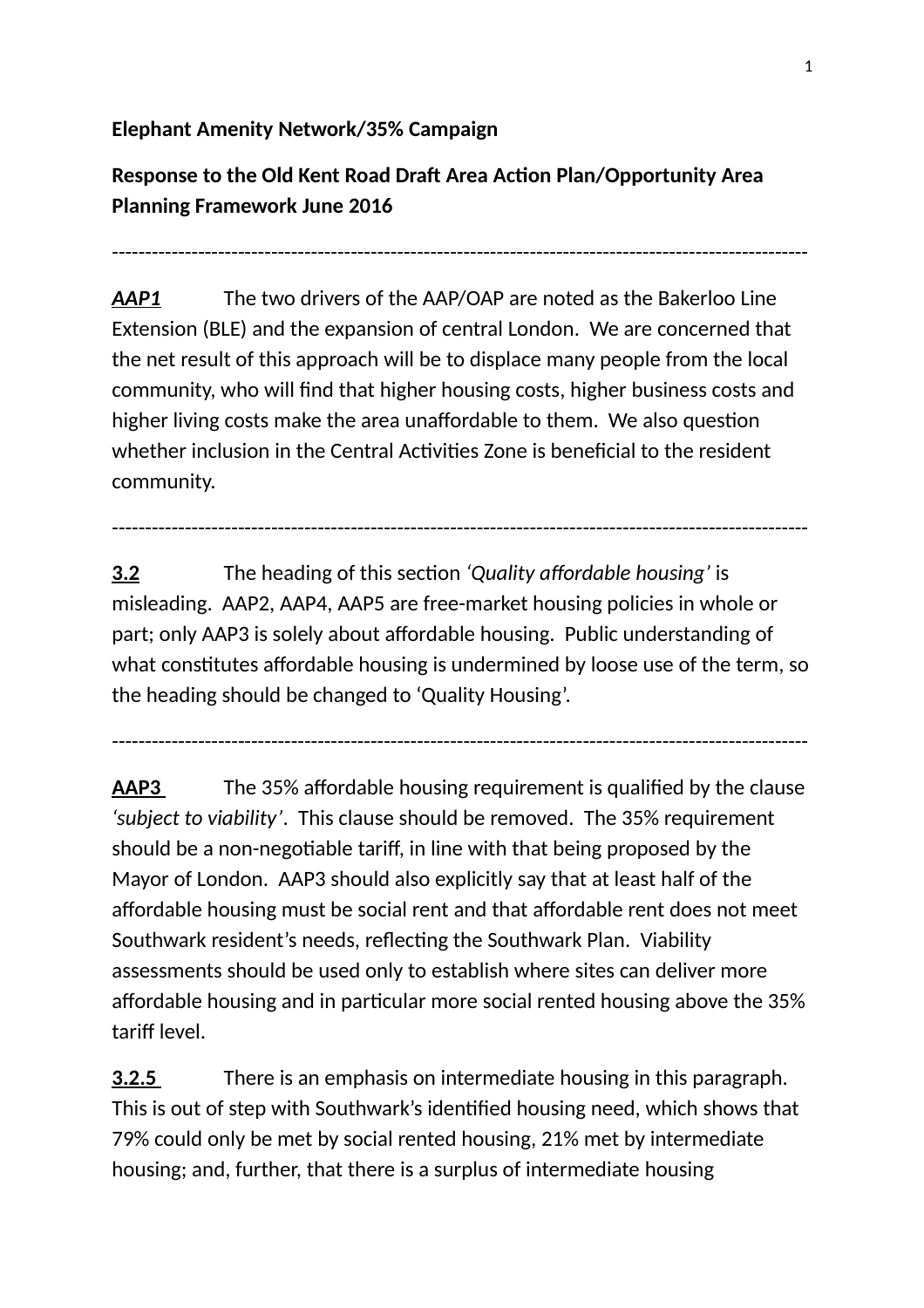(Southwark Housing Requirements 2008, 5.84, 5.71). Also *'discounted market rent'* is not a form of affordable housing, as defined in the National Planning Policy Framework Annex 2: Glossary or Planning Policy Statement 3: Annex B: Definitions. *'Low cost market'* housing is specifically excluded from being affordable housing, unless it meets the policy definitions. In any event, even were it allowed as affordable housing there is no evidence that it will meet Southwark's Housing need. We are further concerned that discounted market rent will not be provided as intermediate housing, but as a more expensive substitute for social rented housing. *'Discounted market rent'* should not therefore be allowed as affordable housing; instead more social rented housing should be built and eligibility extended to those on higher incomes.

**AAP3** should be redrafted to reflect the above points.

**AAP4** Housing policy tenure targets are arrived at after research and have an evidential basis. No evidence has been presented that 'build to rent' private rented sector homes would be better than other tenures in meeting Southwark's housing need. AAP4 says that there has been an increase in privately rented homes, but this simply notes a market trend and is not evidence that housing policy is best served by encouraging this trend. There is therefore no evidence to justify encouraging 'build to rent' through policy.

---------------------------------------------------------------------------------------------------------

**AAP4'**s second sentence – *'flexibility in the mix of homes provided and in the nature and type of affordable housing provided may be justified where a development proposes covenanted private rented homes -* would allow 'build to rent' to replace affordable housing. The qualification that this may only be where *'a development proposes covenanted private rented homes'* is unsupported by any evidence that covenanted private rented homes meet Southwark's housing need and any reason why they should be allowed by policy. In addition 'covenanted private rented homes', like 'discounted market rent', do not meet NPPF/PPS definitions of affordable housing.

 **3.2.6**The statement that '*private rented homes have the potential to accelerate housing delivery because they do not compete with nearby housing development offering homes for sale'* is first and foremost a matter for the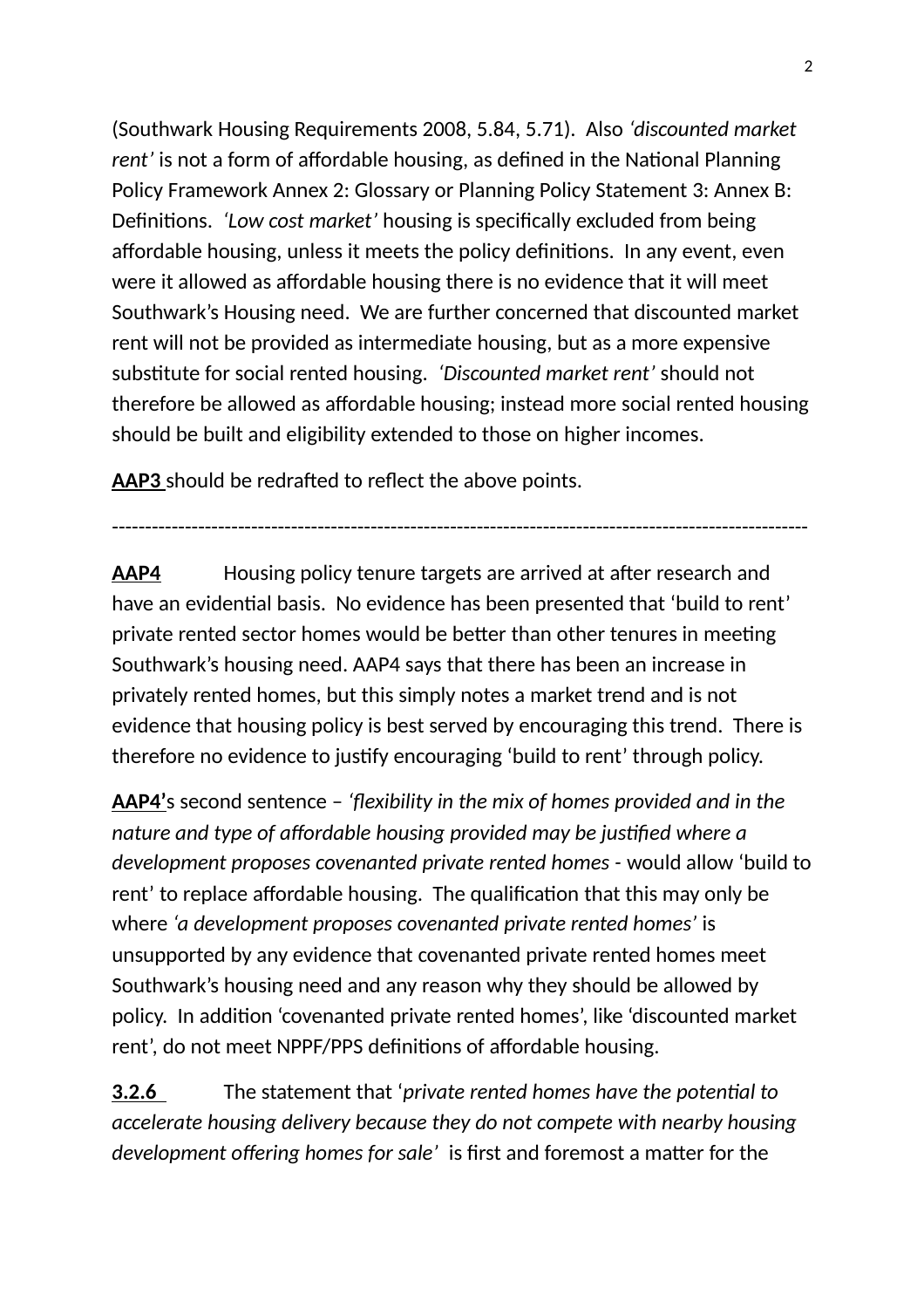developers, when they consider the tenure mix of their free-market housing. Their decisions should not be allowed to affect the policy requirements for affordable housing.

**3.2.7** The justifications given for allowing 'build to rent' PRS instead of affordable housing - *'suitability for younger adults'* etc – are unsupported by any evidence that could be the basis of a policy to encourage this, while, on the contrary, the needs of families are well-supported by evidence. Notwithstanding this AAP4 would allow a reduction in family housing, should there be a '*demonstrated market demand for an alternative housing mix'*.

**3.2.7** Further, the wide range of reasons that can be used to replace affordable housing with private rented homes *– 'design, property management strategy, viability'* – easily relieves any developer who has no mind to build affordable housing of that obligation.

**AAP4** This policy positions 'build to rent' PRS housing as an alternative to affordable housing, contrary to the obvious fact that it is free-market housing, contrary to national and regional policy and without evidence to demonstrate which part of Southwark's housing need it meets. 'Build to rent' PRS is freemarket housing, which policy allows the developer to build in generous proportions and with ample profit. 'Build to rent' PRS therefore requires no further policy support and AAP4 should be deleted.

**AAP5** We believe that the residential density range should be 200-770 habitable rooms per hectare and that exceptions allowing more should be very tightly conditioned. We do not think that the three conditions that would permit greater residential density, above the ranges proposed, are adequate and that they will become the rule, not the exceptions; they should therefore be reconsidered.

---------------------------------------------------------------------------------------------------------

 **3.2.8** There is some circular reasoning behind AAP5, which starts from the premise that the Old Kent Rd *'will become increasingly like central London'* to justify residential densities that would ensure that this does indeed happen. The need for more housing may justify higher densities, but only if the housing is truly affordable which we believe will not be the case if AAP4 is adopted.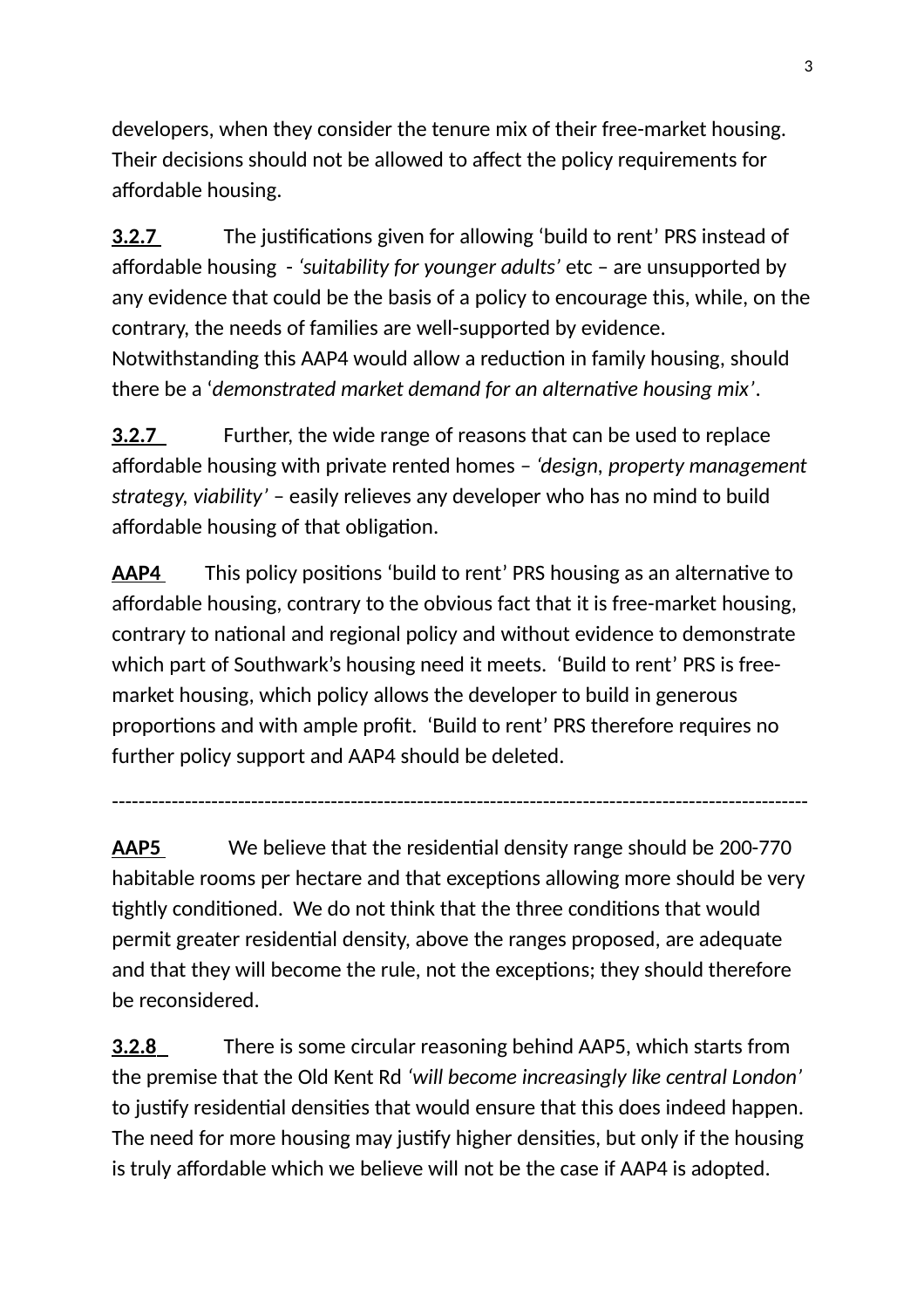This aside, the fact is that the Old Kent Rd is not part of Central London and the more appropriate residential density would therefore be that for an urban area of 200-700 hr/ha, in accordance with the London Plan Table 3.2.

Further, while the '*mix of land uses, with more commercial use and residential development'* is noted as a distinguishing characteristic of the core area it is not clear from AAP5 how an increase in residential density will affect the current commercial uses. We would expect commercial uses to decline and while AAP5 is about optimising housing delivery, it should nonetheless address this issue.

**3.2.9** We believe that the proposed exception to the given density ranges, in developments *'providing an exemplary standard of design etc',*  allows higher density residential development too easily and too often. We offer as an example of this the approved Aylesbury Site 1B-1C, which has been judged by the Secretary of State DCLG as have failed to meet daylight and sunlight standards, causing him to reject a Southwark's CPO application. This exception should be therefore be removed.

**AAP5** This policy notes that *'some site assembly would be required'* to achieve higher densities. AAP5 should say whether, or in what circumstances, Southwark would use its CPO powers to enable this. AAP5 was also drafted before the Aylesbury CPO rejection; it should be redrafted to address the grounds of the decision – amongst which were the Council's failure to fulfil its Public Sector Equality Duty, as well as the daylight/sunlight issue – and any ramifications for land assembly in the Old Kent Rd Opportunity Area.

 **3.2.10** AAP5 notes that the Bakerloo Line extension will not open before 2030, thus *'developments…particularly those with very high densities…will need to make a significant contribution towards improving transport capacity in the interim'.* Taking AAP4 and AAP5 together our sense is that a 'quid pro quo' is being offered to developers that will allow them to build high density schemes with less affordable housing and family housing than policy requires, in exchange for funding transport measures. We do not believe that this would the best interests of the present local community. AAP5 also notes that *'such developments will place an additional burden on infrastructure such as schools…and will need to contribute towards this accordingly'.* While we agree